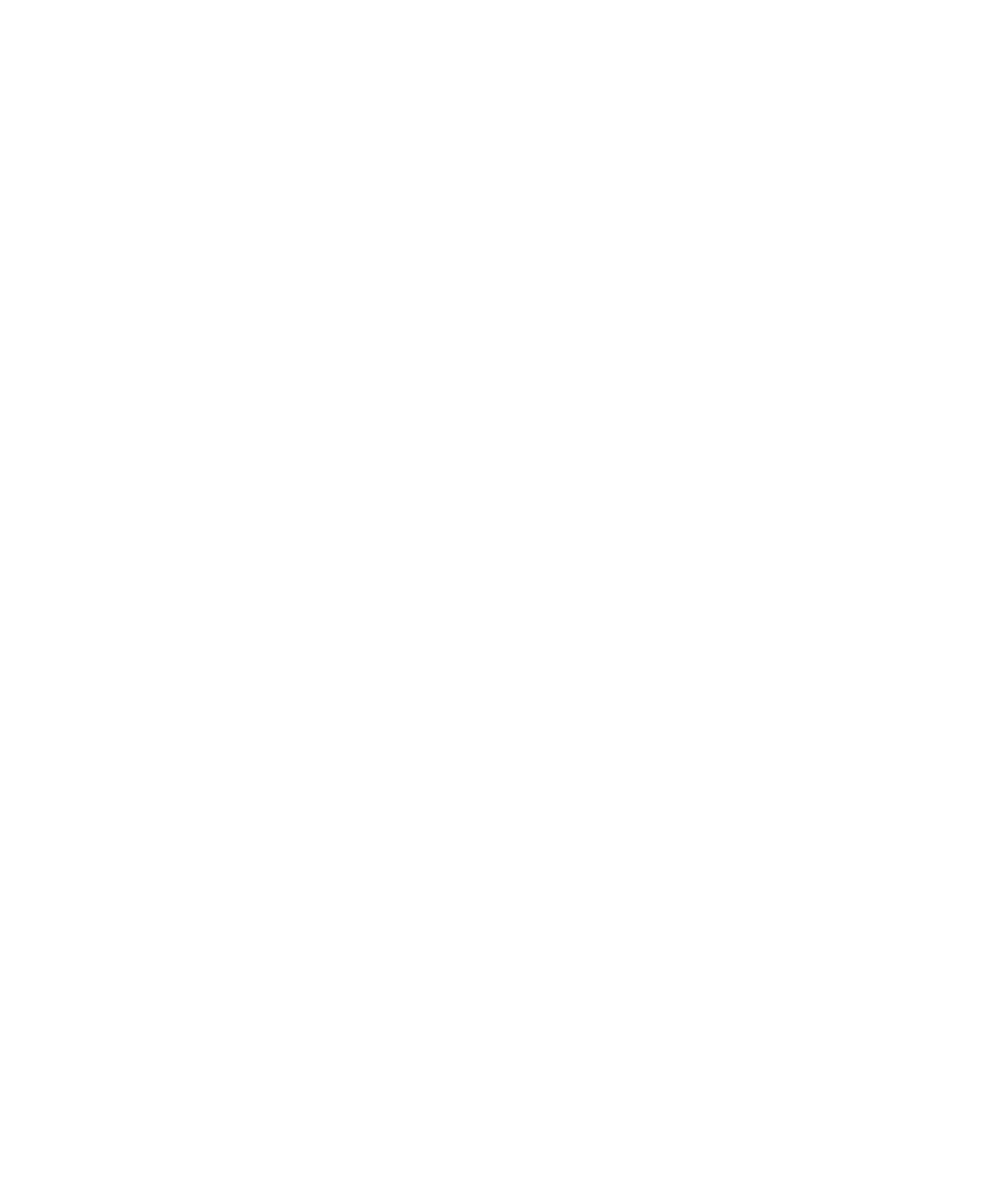170

STORY **IRENE RAWLINGS** PHOTOS **ROGER DAVIES ARCHITECTURE PURSLEY DIXON ARCHITECTUR INTERIOR DESIGN PURSLEY DIXON FORD INTERIOR DESIGN** LANDSCAPE ARCHITECTURE **AGROSTIS, INC.**  CONSTRUCTION **OSM CONSTRUCTION** 

 $1 - 1 = 1$ 

**INSTRUCTIONS** 



enlarged the pond. At water's edge, they planted willow, red-twig dogwood, and red-twig alder. For dryer areas, they chose aspen, spruce, hawthorn, choke cherry, and cottonwoods.

andscape archit $\epsilon$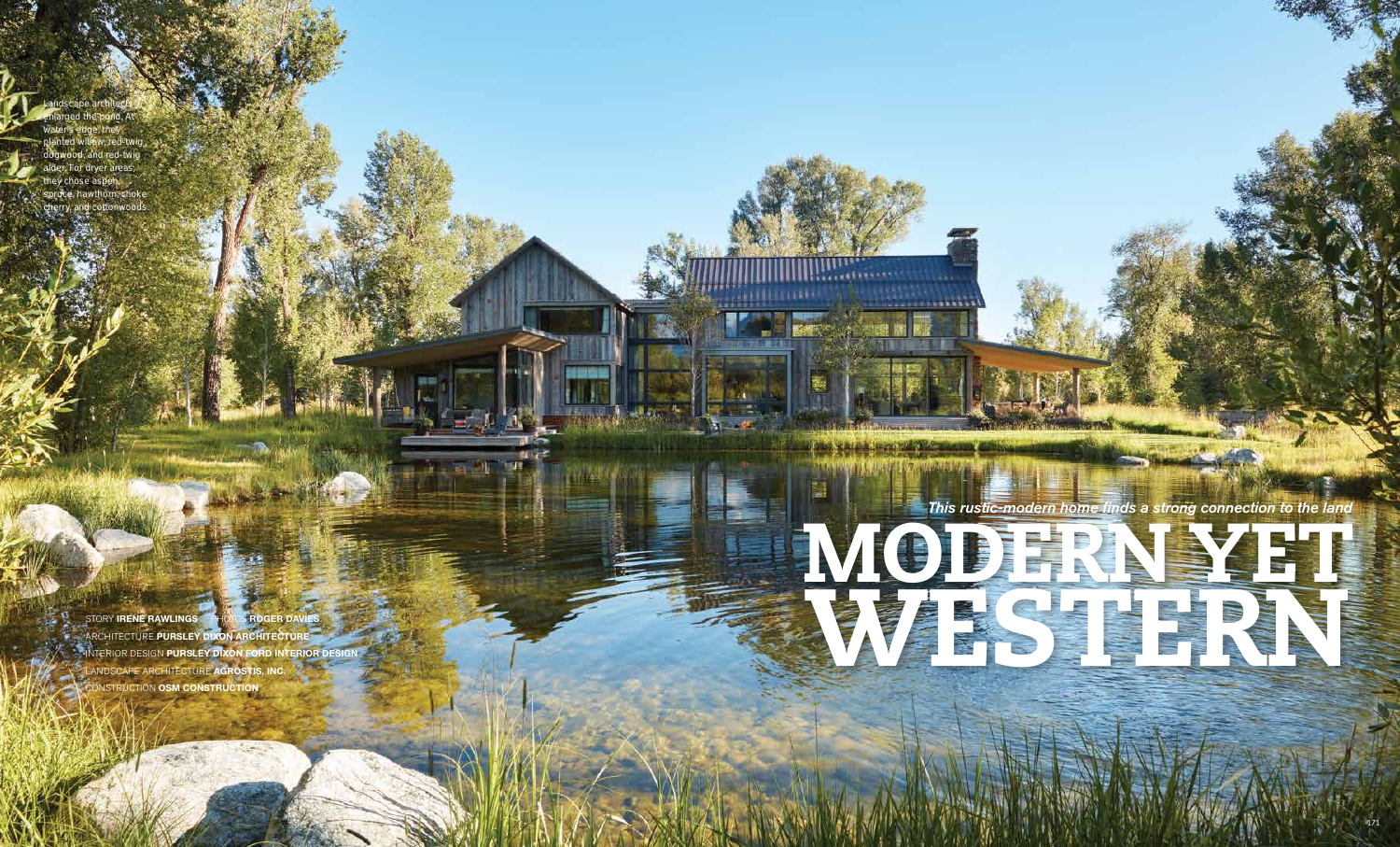hen the homeowners, a North Carolina couple, first glimpsed the site in northwest Wyoming that would eventually become their family compound, they could see its potential. All around there was a glori ous sweep of mountains that were reflected in the then-overgrown and unkempt pond. As soon as the paperwork was signed, they reached out to architect Ken Pursley of Charlotte, North Carolina-based Pursley Dixon Architecture, with whom they had worked on previous projects. **Solution** the homeown<br>
servicting the site eventually becom<br>
could see its poter<br>
could see its poter<br>
ous sweep of mot<br>
then-overgrown and unkem<br>
was signed, they reached on<br>
of the postering ness of oversize logs or ove

"They wanted something Western but without the heavi ness of oversize logs or overscale boulders," says Pursley. "In addition, the husband leans more modern while the wife likes a warmer and more traditional look." Pursley goes on to say that both husband and wife absolutely agreed about what they wanted most—a physical and emotional connection to the land, the water and the views.

Working with the clients' ideas, Pursley Dixon Architecture designed a rustic-modern home with a strong connection to na ture, effectively blurring the distinction between inside and out. When it is warm and sunny, the large doors in the great room can be completely folded out of sight. When it is cold and win try, the snow-covered landscape can be admired through triplepaned glass from the coziness of a fireside seat.

Durable, earthy materials—wood, stone and metal—were used throughout the house, both outside and in. "We used corral board extensively because it has weathered naturally to a soft gray," says Pursley. "We are thinking of it almost like leather chaps that get better with age."

The home is definitely Western but not Western-themed. "We used some cowhide and antlers but kept that at a minimum," says interior designer Bronwyn Ford of Pursley Dixon Ford Inte rior Design. Artwork, mostly from local artists, gives the home a sense of place. "The public spaces set out to impress but are functional and fulfill multiple purposes," Ford says. "The more private rooms focus on calmness and relaxation." The secondfloor sitting room, for example, is a quiet retreat that offers

A "ruined" stone fireplace anchors the living room. Retractable doors can be tucked out of sight, completely opening the room to nature. Artwork, mostly from local artists, gives the home a sense of place.

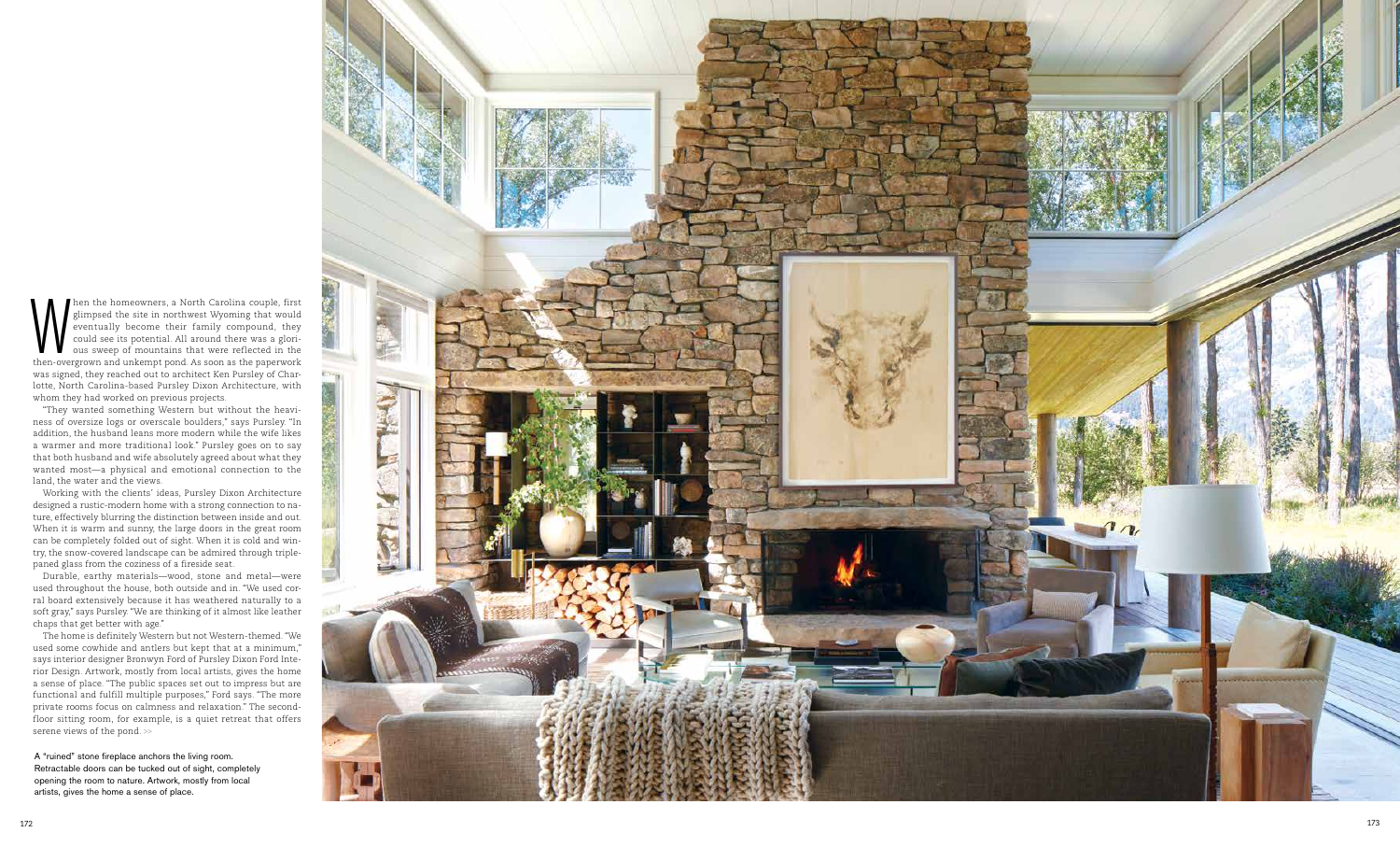## GET REAL

## "THE HOME IS WESTERN BUT NOT WESTERN THEMED." ——*INTERIOR DESIGNER* BRONWYN FORD OF PURSLEY DIXON FORD INTERIOR DESIGN







OPPOSITE and THIS PAGE, TOP: The kitchen is a central gathering place. A cantilevered concrete slab island is a workspace; the cooking area is lined in blackened steel; the fridge and storage cupboards are clad in naturally weathered corral board. "For beauty and simplicity, we used a limited palette—wood, stone, and metal," says architect Ken Pursley. THIS PAGE, BOTTOM: A slot opening cut through the stone wall in the entry hall provides an unexpected peek into the kitchen and living room beyond.

*When outdoor vistas become such a large part of a home's interior, it is best to step back and let nature shine. Interior designer Bronwyn Ford, of Pursley Dixon Ford Interior Design, offers a few suggestions.*

ECHO THE COLORS AND TEXTURES OF THE OUTDOORS with materials like warm woods, nature's colors and organically inspired fabrics to make you feel connected to the outdoors. USE A NEUTRAL, TONAL PALETTE but keep it from feeling flat and boring by blending smooth and rough textures and materials (linen, wool, cotton, silk) to create balance in a room and harmony with nature. ALWAYS CON-SIDER CONTRASTS (warm/cool, smooth/rough, soft/hard, light/dark, old/new) when imagining the interior décor of a room. AUTHENTICITY IS KEY in materials, furnishings and collections of art and decorative objects. >>